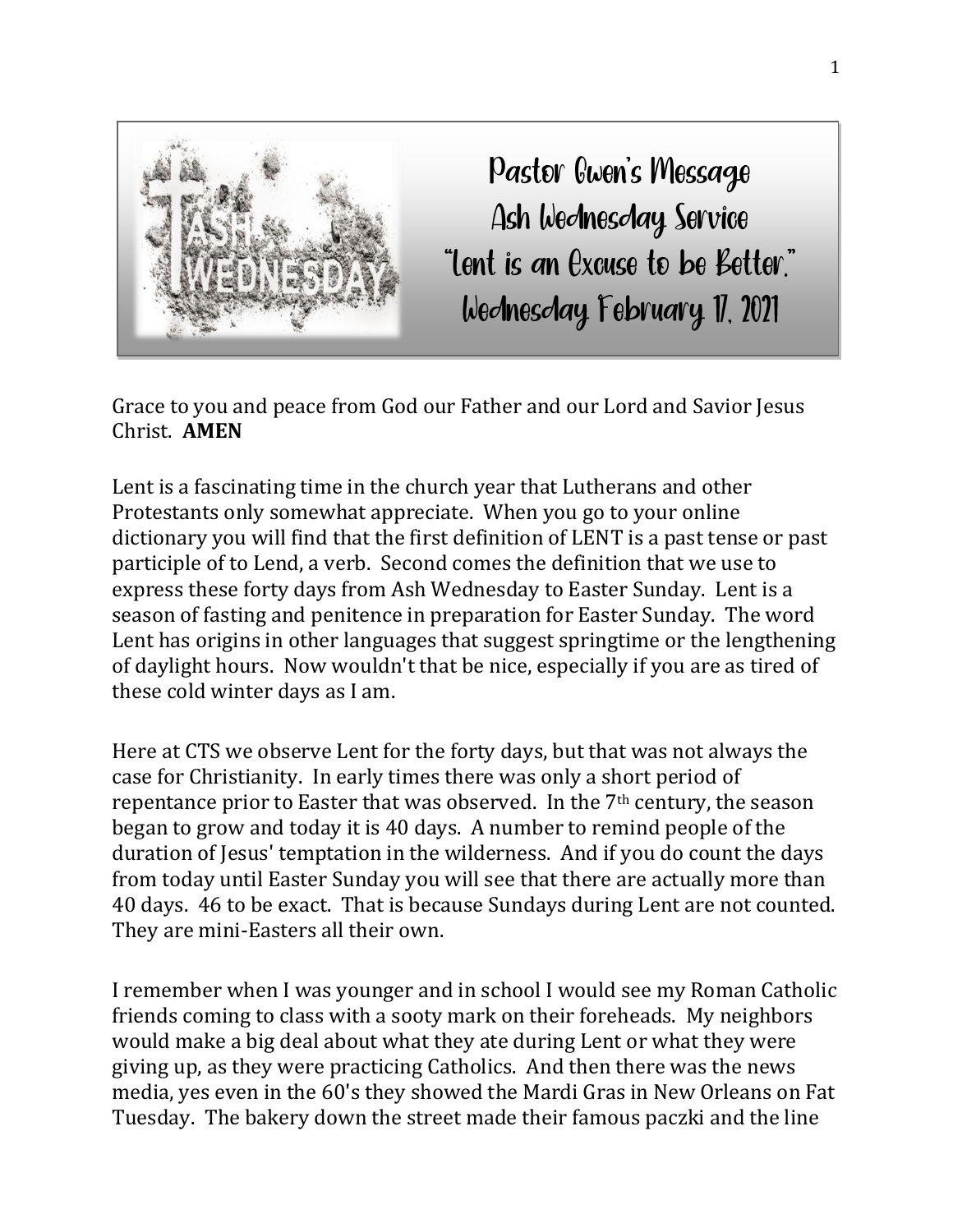would be long to get these special sweet treats all to be consumed before Lent began.

And now that brings me to our service tonight. What does Lent mean for us today? Of course, it is still the church season in which we prepare for Easter Sunday. It is a special time for prayer and reflection. It is a time of confession and self-denial. One of the sentences I read this week said, "Lent is an excuse to be better." Some how that really resounded with me. I think this year, I am going to try to do better in all that I do. Maybe not make huge strides or deny myself chocolate for 40 days, but just be better, be a better person, a better disciples of Jesus.

If we all make that commitment to be better, it would look different for each of us. Eat less, exercise more, no swearing even when the guy in front of you cuts you off, give more, pray more often, criticize less. All those little things that make us who we are, we can strive to do better.

A few suggestions I found in an old sermon by Rev Dr David Leininger were as follows.

- *GIVE UP grumbling*. Only constructive criticism. No moaning, groaning and complaining.
- *GIVE UP 10 to 15 minutes in bed and replace them with a time of prayer*.
- *GIVE UP looking at other people's worst points*. Concentrate on their best attributes. Overlook the shortcomings of others.
- *GIVE UP speaking unkindly about others and about situations*. Be more understanding and check your sharp tongue at the door.
- *GIVE UP hatred of anyone or anything*. Concentrate on the discipline of love.
- *GIVE UP your worries and anxieties*. Now that is a tough one for me. I love to worry. Trust God instead and stop using up your energy on something you cannot fix.
- *GIVE UP TV one night a week.* Make a call to a shut in instead. Give someone the gift of your time and attention. And if you want to get extra credit stop watching the news every other day. See if that does not change your attitude.
- *GIVE UP buying anything non-essential*. Donate the left-over money at the end of the week to God. Help others meet their basic needs with your abundance.